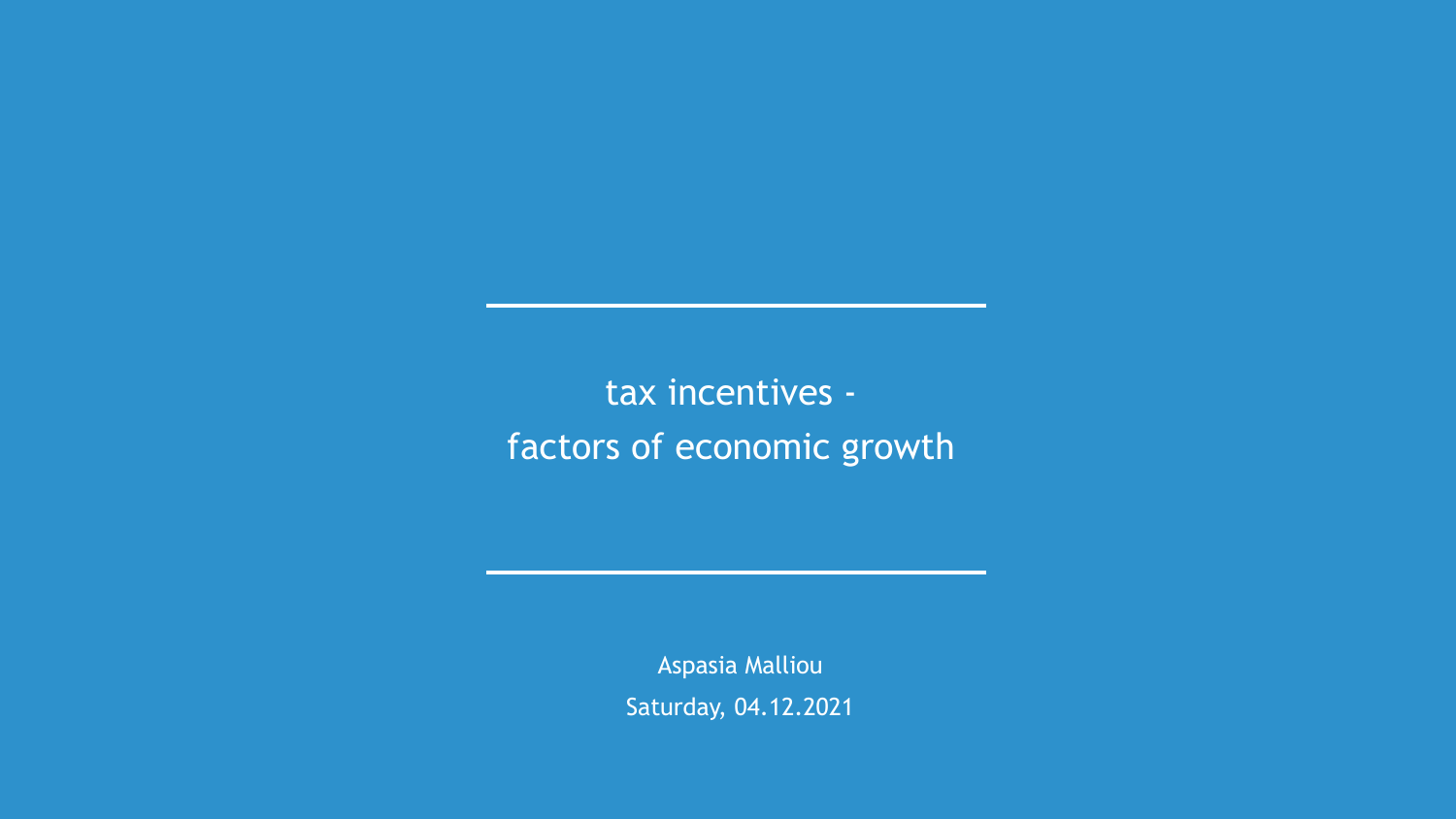2

### **about Greece**

COVID-19 was a major shock, but Greece's response was swift, proactive and generally effective

Economy contracted by 8.2% in 2020 (lower than expected) and is expected to rebound with growth projected at about 7% in 2021 and 5% in 2022

Greece's Recovery and Resilience Plan provides for EUR 4 billion (2.3% of GDP) of grants and loans in 2021, and EUR 5.3 billion each year from 2022, to support digital and green investments, strengthen skills and employment, boost private investment, and transform economic and public institutions

Strong market signs for a pick-up in tourism and real estate funded by international and local investments

Government is committed to improve investment climate and reduce inefficiencies in public administration by addressing public services' accessibility and responsiveness through digitalization

Ambitious government plan to modernize the real estate regulatory framework: Conclusion of national cadastral by 2024; finalization of zoning studies of entire Greece by 2026; conclusion of forest maps by 2022

Major investment projects underway: Hellinikon; Kilada Hills; Cassiopeia Corfu; Elounda Hills; Gournes tender process; Hines Voula residential project; Larco; Public Electricity Company, Waters, Harbors, Roads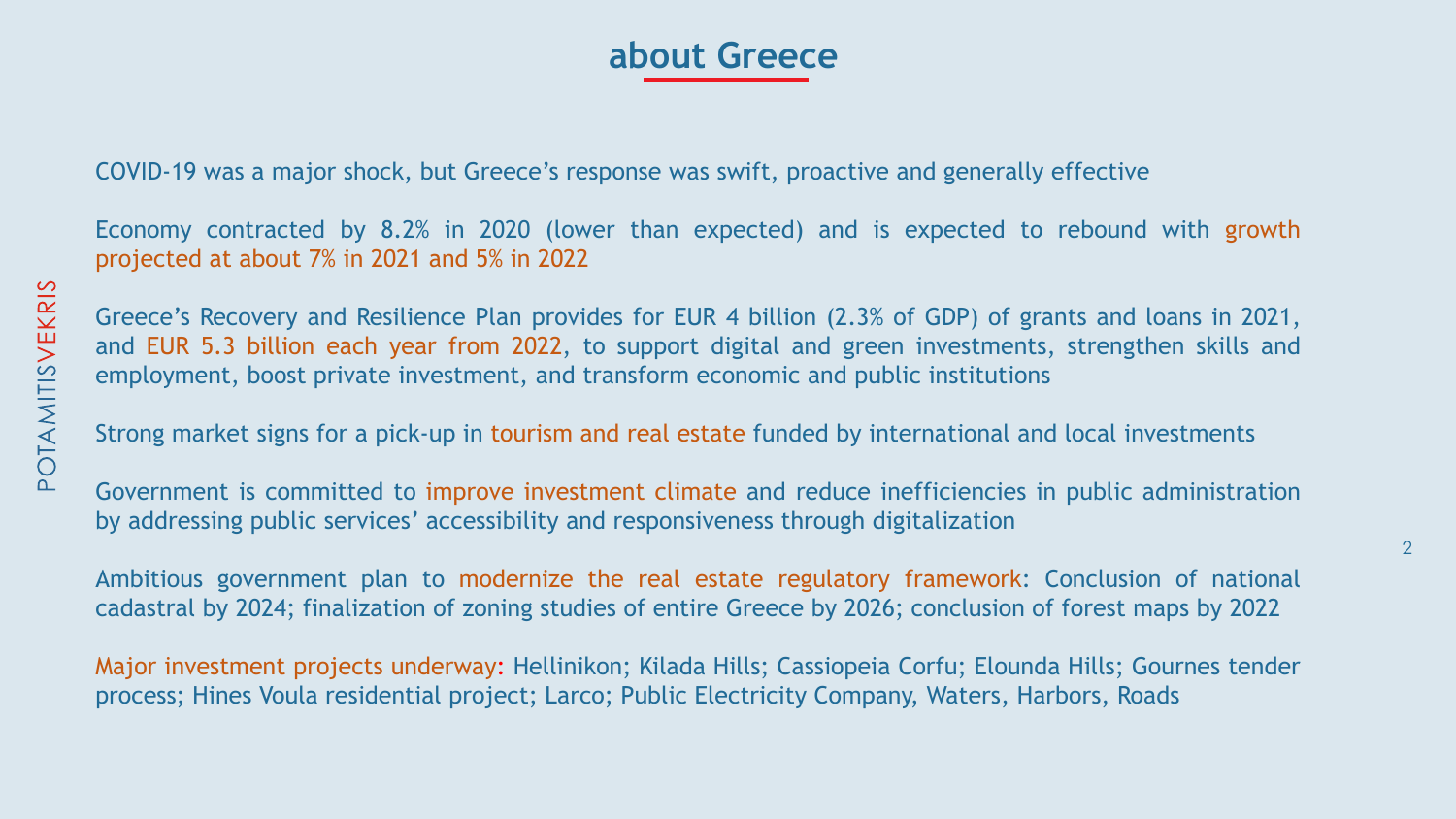

### **tax frame - recent Greek tax incentives**

### *Individuals*

- Capital gains on real estate transfer  $\rightarrow$  suspended until 31 December 2022
- Rental income  $\rightarrow$  taxed on a progressive tax scale (up to 45%)
- Special solidarity levy  $\rightarrow$  exemption for many income sources, among them, capital gains, dividends
- three different regimes for individuals to become Greek tax residents *(already presented) Companies*
- Corporate income tax rate  $\rightarrow$  reduced to 22% for the tax years 2021 onwards
- Dividends' taxation  $\rightarrow$  major decrease to 5%
- Tax benefits on EU shareholding structure  $\rightarrow$  zero withholding income tax on intragroup payments (dividends, interest, and royalties) and under specific conditions
- Intragroup capital gains exemption
- New bill on mergers, transformations and cooperation between small and medium-sized enterprises is about to be issued  $\rightarrow$  tax incentives in the form of a 30% decrease in corporate income tax for three years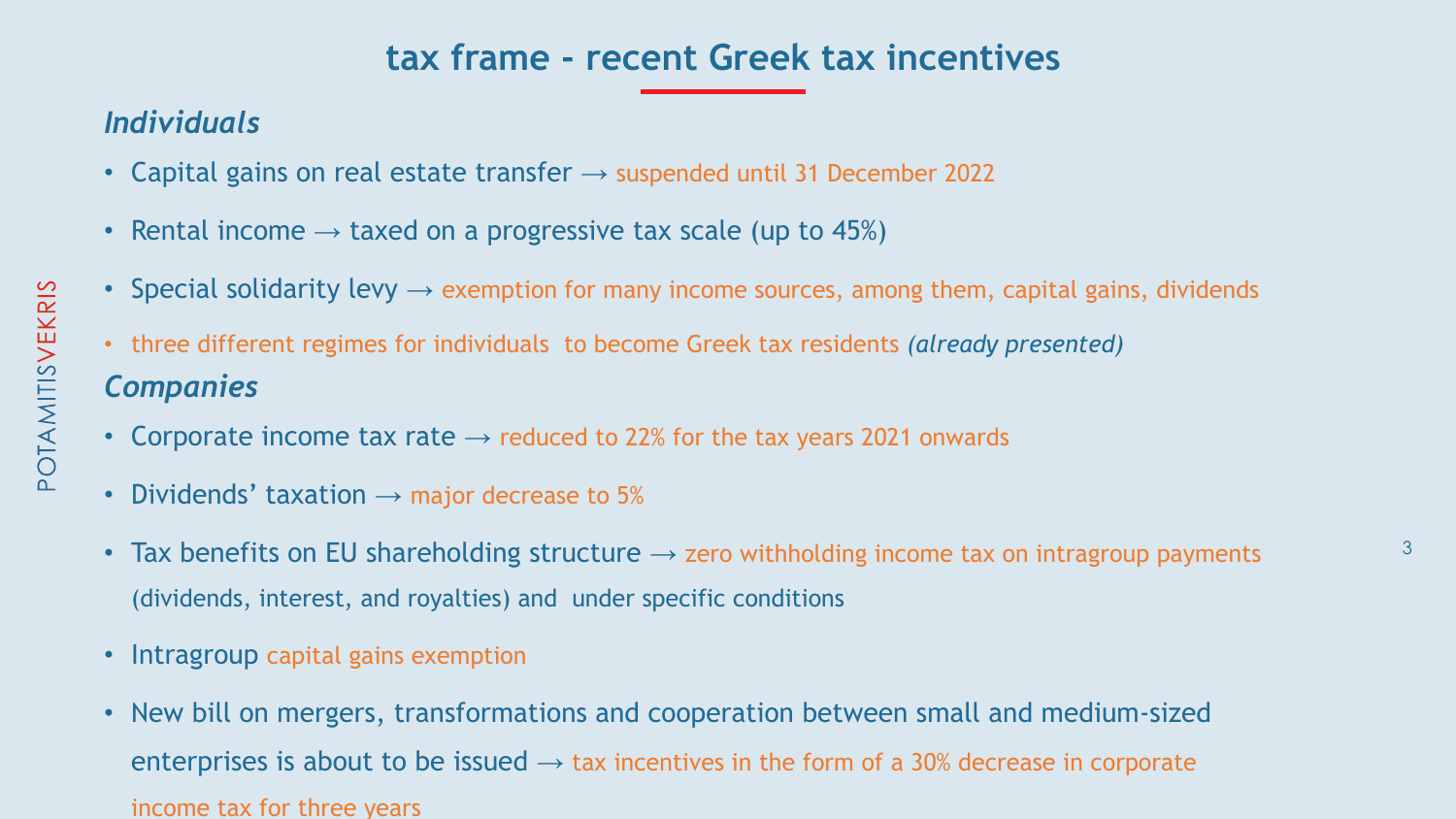- special purpose corporate vehicles for family property management
- familiar also in other countries (usually without specific legislative framework)
- management /administration of the estate of Greek tax residents & members of family (only spouses, unmarried offspring, direct ascendants)
- member of the company: either the individual directly oy legal person of his interest
- in combination with the transfer of the tax residency (?)
- any form of share company provided by internal law (nonprofit legal persons are excluded)
- members of the same family (single family office), not a multi-family office
- non-defined spectrum of services (up to the moment)
- non-defined spectrum of services (up to the moment)
- services directly to individuals and not to legal persons of their interests
- administration from employees or third parties (locals/foreigners)
- non de jure change of the tax residency of legal persons owned by the family
- administrative ruling (pending)

4

## **"family offices"- article 71H of Gr.ITC**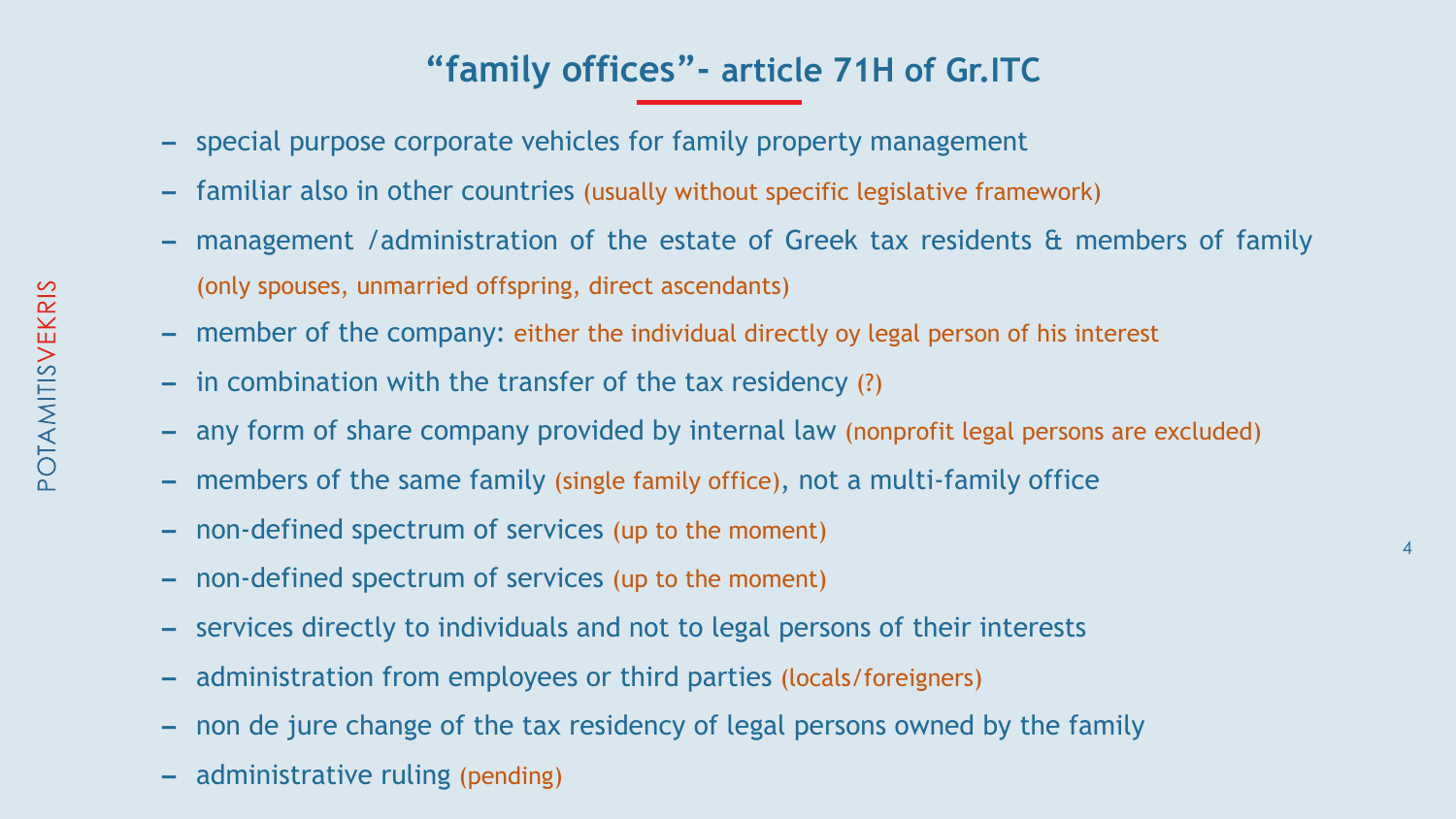- income tax rate = corporate income tax rate
- cost plus allocation of profits method (similar to the one applied on offshores companies)
- taxed base = total business expenses (CIT excluded) plus 7% mark-up
- taxation of dividends (for the members and if distribution of profits take place)
- transactions carried out between the family office and the family members = VAT exempt (considered as incurred within a single entity + not a service of pecuniary interest)
- conditions: operating costs in Greece of at least Eur 1 million on an annual basis + at least five (5) employees within 12 months of the establishment

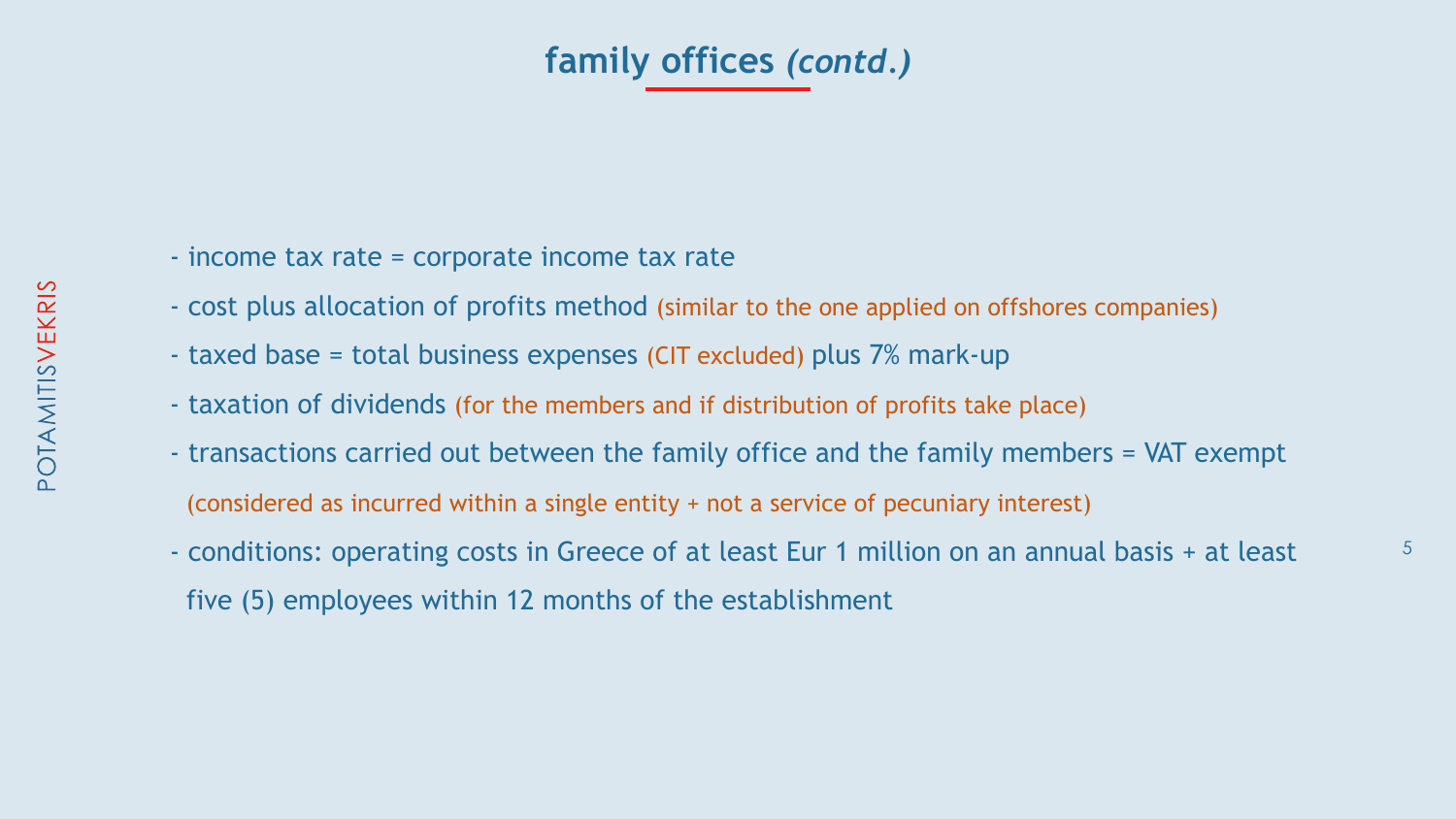

- Injection to newly-established share capital companies (startups)
- Registration of startup in the Special National Startups Registry (program Elevate Greece)
- Sum equal to 50% of the injection is deducted for the investor and from his taxable
- income
- Up to 300.000 Euros per fiscal year (cap), up to 100.000 Euros per company & up to 3 startups
- Injection to the share capital/ or purchase of the shareholding right

### **angel investors article 70 Α' Gr.ITC**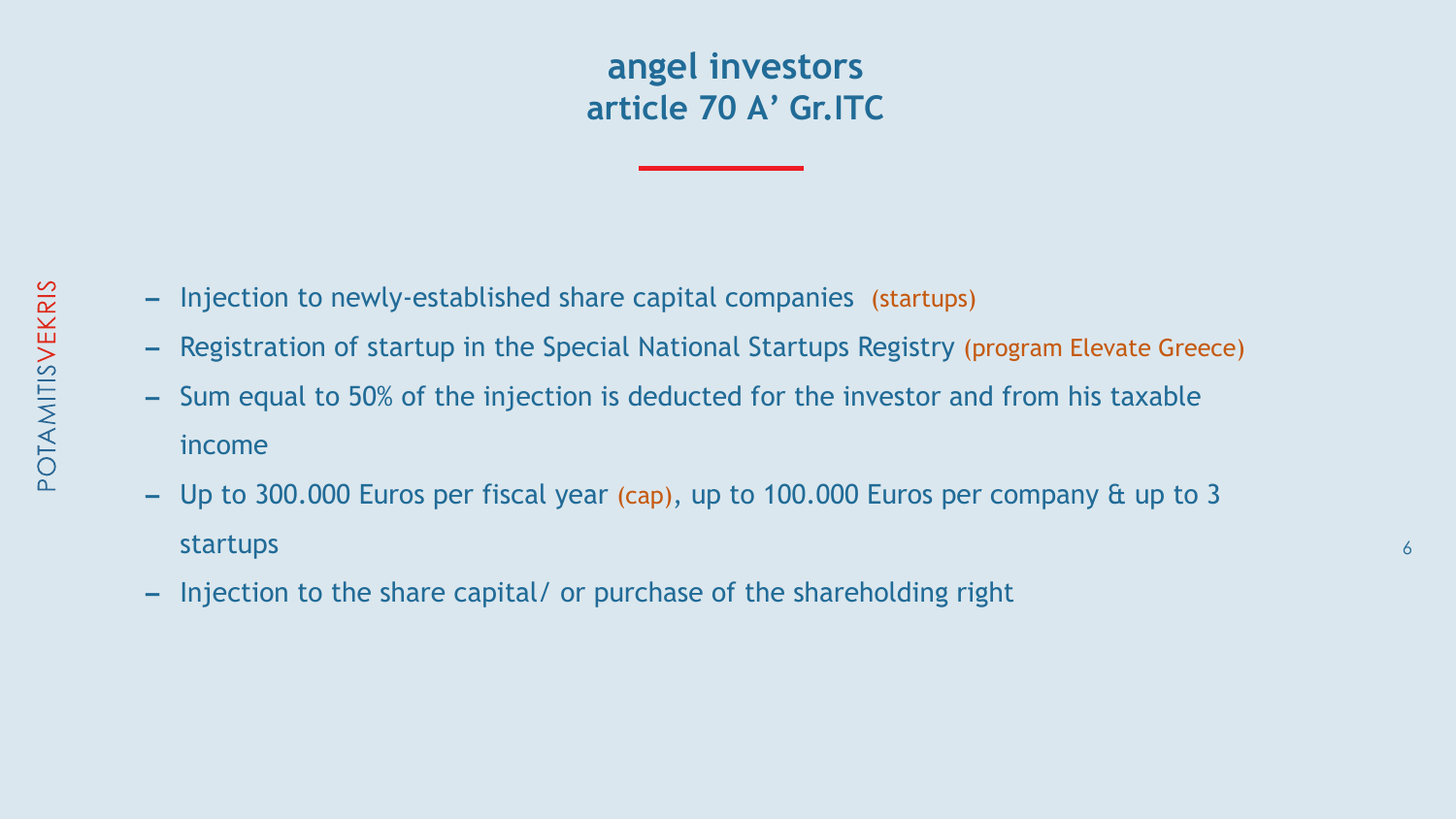### **expenses for scientific and technological research (R&D expenses) article 22 Α' of the Gr. ITC**

- Deduction of the expense in the year it is incurring
	- (no amortization)
		- +
	- increased by 100%

- Submission of supporting documentation at the General Secretariat of the Ministry of Development (inspection is carried out within 10 months)
- Audit report with supporting documentation submitted at the same Authority

or

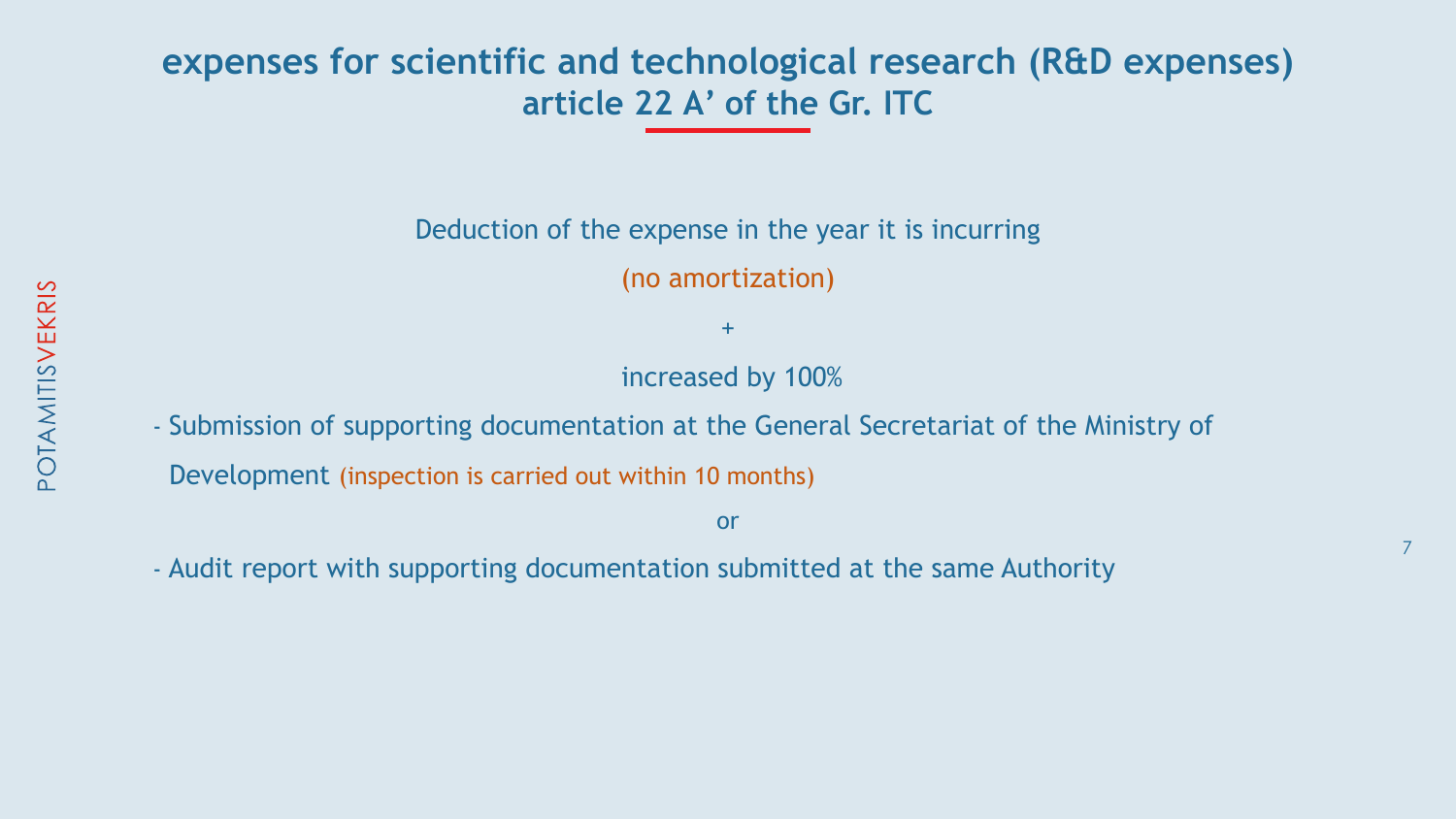### **Expenses for scientific and technological research (R&D expenses) article 22 Α' of the Gr. ITC**

- Creative work aimed at a systematical increasing of knowledge, corroborating it and using
- it to invent new applications
- Basic = original free choice work
- Applied = original research work for practical objective
- Experimental = the goal is the production of new materials, goods, etc. or the improvement of the already existing ones
- Restrictive description of the characteristic of the expenses in an administrative ruling

8